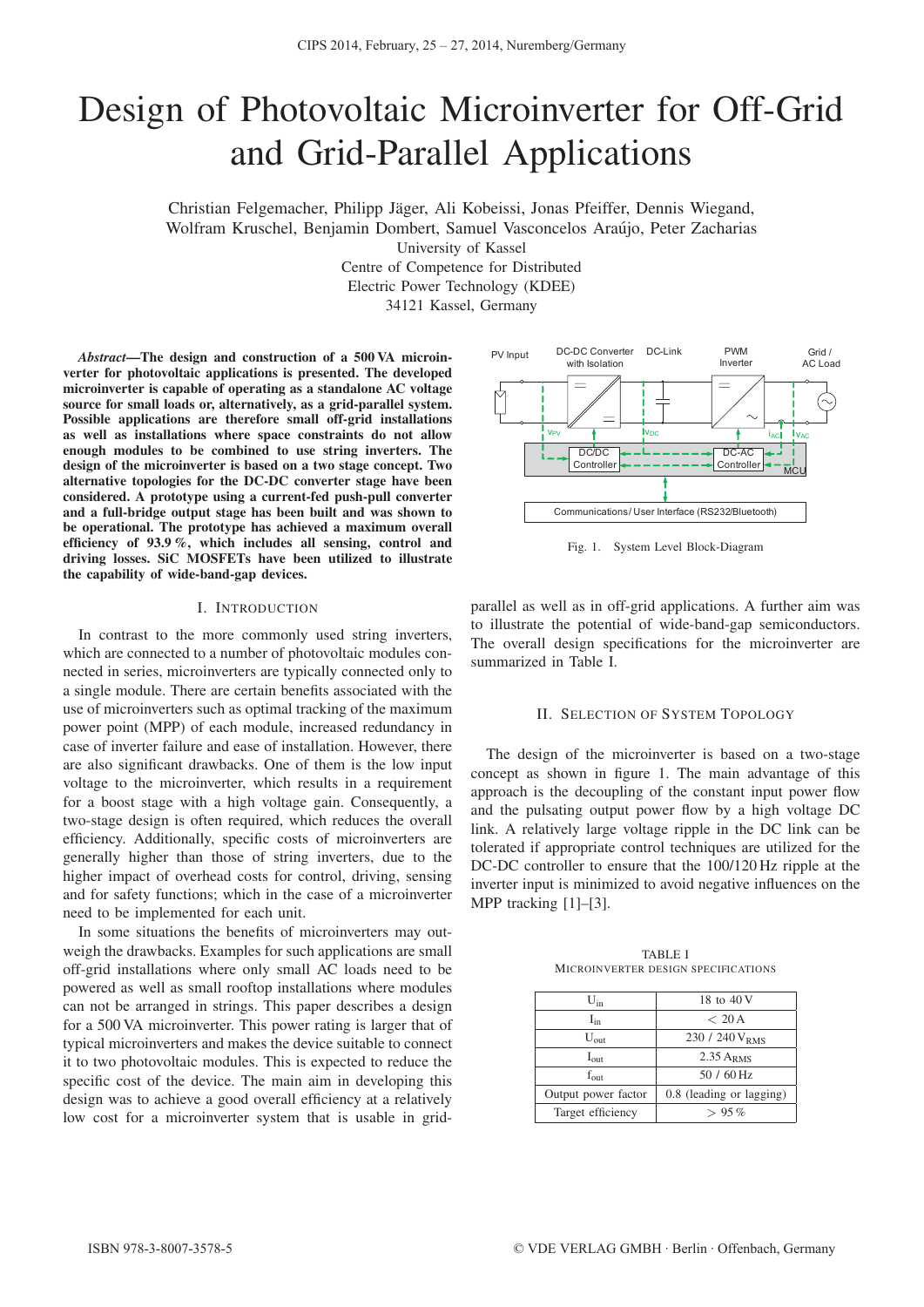

Fig. 2. Isolated Flyback-Current-Fed Push-Pull Converter



Fig. 3. Current-Fed Push-Pull Converter

#### *A. Inverter Output Stage*

One main design criteria for the converter is the ability to provide reactive power at the converter output up to a power factor of 0.8 leading or lagging. Designs using low frequency unfolder circuits in the output stage will not allow this criterion to be met. Therefore, only topologies that utilize high frequency switching to form the output waveform are considered for the output stage of the converter.

One option for the output stage is to use a half-bridge. This configuration has only two active switches and low driving effort. Only one semiconductor is in the conduction path at any time. However, a DC link voltage of larger than 700 V is required. Alternatively, a full-bridge stage can be used. This has the advantage of requiring a much lower DC link voltage of slightly more than 350 V at the disadvantage of always having two semiconductor devices in the current path, which results in increased conduction losses. The semiconductors can, however, have lower voltage ratings which should offset this disadvantage. It was decided to rely on a full-bridge topology for the DC-AC stage of the converter because of the ability to use the lower DC link voltage.

## *B. DC-DC Converter Stage*

The DC-DC converter stage has to boost the PV input voltage (18 to 40 V) to a DC link voltage in excess of 350 V. Additionally, galvanic isolation between the input and output of the DC-DC stage is a desirable feature.

The isolated flyback-current-fed push-pull topology [4] shown in figure 2 as well as the current-fed push-pull topology shown in figure 3 were investigated.

Both considered topologies for the DC-DC stage provide galvanic isolation between the input and output and have the advantage of using only low-side switches, which reduces the driving effort that is required. The advantage of the topology shown in figure 2 is that it can be operated with duty cycles in the range from 0 to 0.5 (buck-mode) as well as in the range of 0.5 to 1 (boost mode) [4]. However, the output diodes have to block twice the output voltage, resulting in a required voltage rating of 1200 V for a DC link of 350 to 400 V.

The current-fed push-pull topology shown in figure 3 has the advantage that 600 V diodes can be used at the output. Additionally, the design of the transformer is easier, as no split output winding is required. The main disadvantage is that the converter can only operate with duty cycles above 0.5 (i.e. with overlapping MOSFET operation) and that the switches need to be protected if for some reason both MOSFETs are turned off, as in that case no current path exists for the current in the input inductor. This can be achieved using suppressor diodes in parallel to the MOSFETs or a snubber circuit.

Based on the presented comparison the current-fed pushpull topology was chosen for implementation in the microinverter. The smaller number of components and the lower voltage rating of the diodes were judged to outweigh the restriction of only operating in boost mode.

## III. PROTOTYPE DESIGN

This section describes the hardware design for the presented prototype. An overview of the power electronic topology of the developed microinverter is shown in figure 4. Details of the selection of the semiconductors as well as the design of the magnetic elements and the DC link are presented. Finally, a brief description of the sensing and control hardware as well as the auxiliary supplies is given.

## *A. Semiconductors*

A total of six active switches and two diodes are used in the prototype. Each switch in the input stage of the microinverter has to block the voltage reflected across the transformer, which amounts to approximately 100 V. Additionally, overvoltages occur when the switches are turned off, as a consequence of the leakage inductance of the transformer. To protect the switches an RC snubber was added. Suppressor diodes have also been added to protect the switches against overvoltages which occur, if both devices are turned off and the energy stored in  $L_1$  is discharged. In the prototype 200 V MOSFETs have been used to provide a large safety margin. To minimize losses 600 V SiC Schottky diodes have been used in the rectifier stage.

The devices in the fullbridge output stage of the microinverter require a voltage rating somewhat larger than the maximum voltage of the DC-link. Fast switching IGBTs with a maximum voltage rating of 600 V would be suitable for the application. Alternatively, it was considered to use 600 V GaN devices, which have significantly lower losses. As these devices were not available, 1200 V SiC MOSFETs were used for the prototype. While these are overrated in terms of their blocking voltage capability, they can illustrate the effects of reduced switching losses associated with wide-band-gap semiconductors.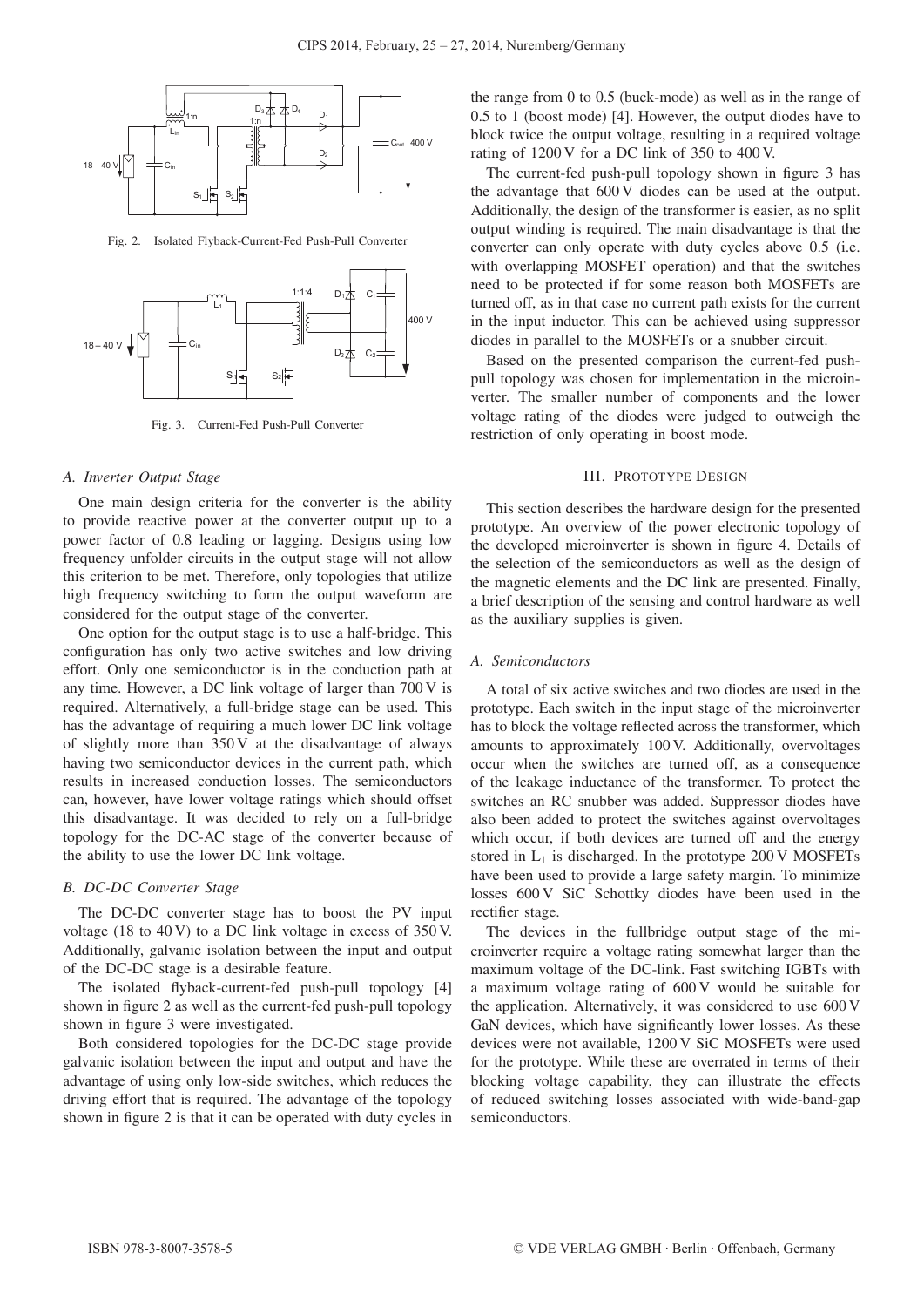

Fig. 4. Power Electronic Topology of Microinverter Prototype



Fig. 5. Layout of Transformer Windings

#### *B. Magnetic Elements*

The microinverter contains three magnetic elements, the input inductor, the push-pull transformer and the output filter inductor. The input inductor is designed for an inductance of  $30 \mu$ H and a maximum current of 20 A. The inductor was built using an ETD 39 core (Mf 106) and twelve turns using 600x0.1mm litz wire.

The transformer was designed for a turns ratio of 1:1:4 with two primary windings. Additionally, achieving a low leakage inductance was essential, as the energy stored in the leakage inductance is lost in each switching cycle and imposes stress on the suppressor diodes and the RC snubber circuit. To achieve a low leakage inductance the winding strategy illustrated in figure 5 was used. The transformer design parameters are provided in table II.

The output filter inductor is required to filter out the switching frequency components of the output current of the fullbridge inverter. An LCL filter combination was selected for the microinverter. The inverter side inductor was designed for an inductance of 6.8 mH and a maximum current of 2.35 A using an amorphous metal core (AMCC-4) and two parallel strands of solid copper wire. The filter capacitance has been selected as  $1 \mu$ F and the grid side inductor has an inductance of 0.1 mH.

TABLE II TRANSFORMER SPECIFICATIONS

| Core                | ETD 49 (3C90)                                             |
|---------------------|-----------------------------------------------------------|
| $P_{\text{max}}$    | 550 VA                                                    |
| Primary Winding     | 7 turns (2 parallel strands of<br>$160x0.1$ mm litz wire) |
| Secondary Winding   | 28 turns (90x0.1mm litz wire)                             |
| Switching Frequency | $100$ kHz                                                 |

#### *C. DC-link design*

The capacitance required to limit the voltage fluctuation in the DC-link to a certain value  $\Delta U_d$  can be calculated using the following equation [5].

$$
C_{DC} = \frac{P_{out}}{2\pi \cdot f_{grid} \cdot U_{DC}^2} \cdot \frac{U_d}{\Delta U_d} \tag{1}
$$

To ensure a maximum voltage variation in the DC-link of 5 % with a nominal DC-link voltage of 400 V and a maximum output power of 500 VA at a frequency of 50 Hz, a DC-link capacity of approximately  $200 \mu$ F is required. In the prototype a total DC-link capacitance of  $220 \mu$ F was used. As previously discussed the DC-link capacitance can be reduced further if suitable control strategies are employed to maintain a constant input voltage regardless of the variations in the DC-link. This has been identified as an option for further improvements.

## *D. Sensing and Control Hardware*

To enable control of the microinverter in island mode as well as grid-parallel operation a set of measurements have to be taken. The parameters that need to be measured include the output voltage, output current and DC link voltage as well as the input voltage. The output voltage and DC link voltage are sensed by the analogue to digital converter in the microcontroller using high-impedance networks and operational amplifiers. The output current is measured using a hall-effect current sensing IC and the input voltage is sensed using an external analogue to digital converter that is connected to the microcontroller via a digital isolation IC using the  $I<sup>2</sup>C$  interface. To control the system a single 32-bit microcontroller of the TI C2000 family was used and a simple RS232 / Bluetooth interface was developed to aid development and to provide status information. Providing status information through a wireless communication link has the added advantage of not requiring direct access to the device as well as increasing the user safety as the communication link has inherent galvanic isolation. A possibility for further optimization of the system efficiency is the use of a microcontroller that has a lower power consumption.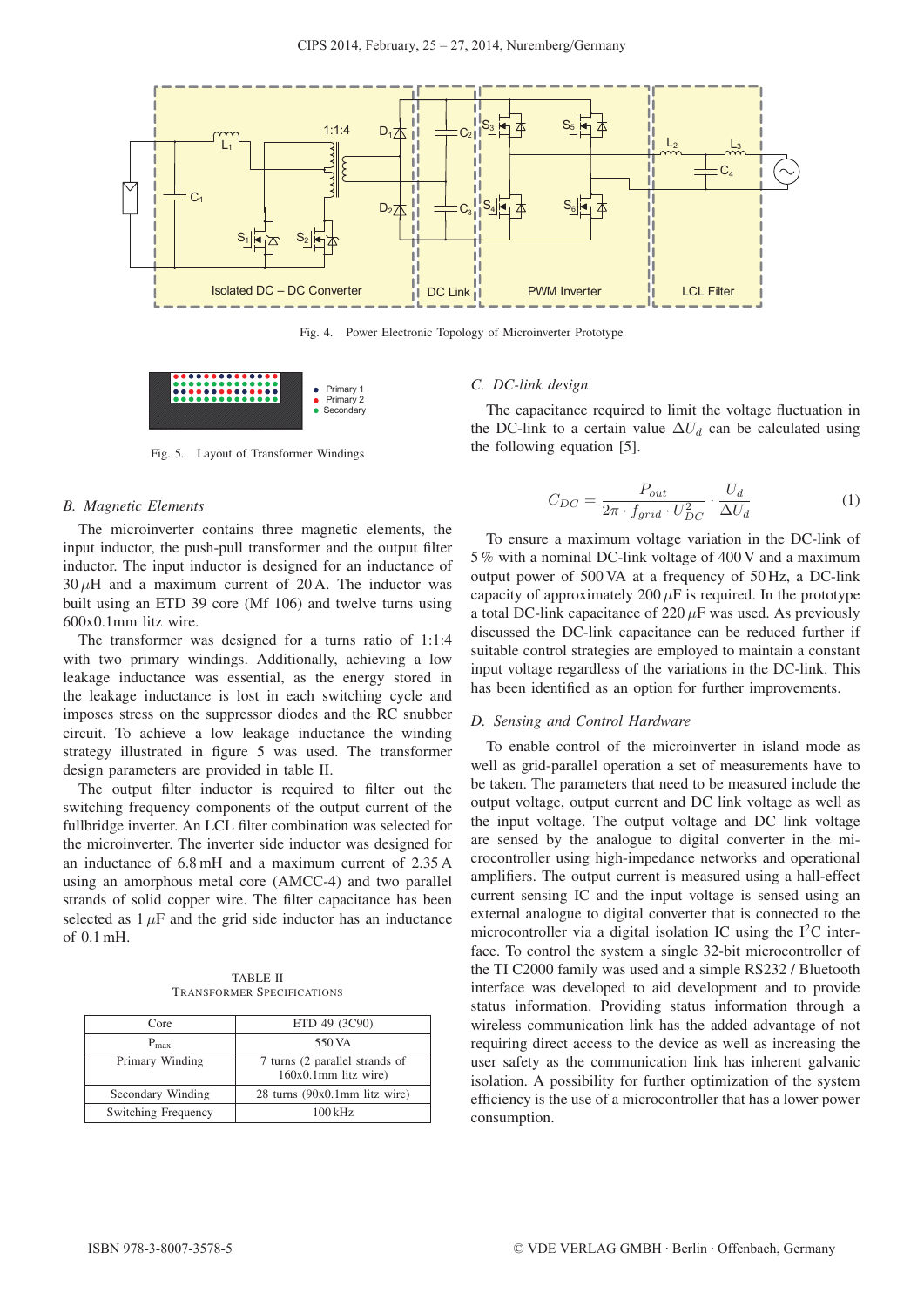

Fig. 6. Control Structure for Grid Parallel Operation



Fig. 7. Structure of PLL

## *E. Auxiliary Supplies*

All supplies for the gate drives as well as for the sensing and control subsystems are generated within the microinverter using commercial isolating DC-DC converters. While this is not a cost effective approach for a volume product it offers the ability to quickly build a compact system. To further improve the system, the development of a small and cost effective solution to supply the different components needs to be considered.

#### IV. DESCRIPTION OF CONTROL STRATEGY

Whereas the hardware that has been described in the previous section can be utilized to operate in grid-parallel as well as in island operation the control software needs to be adapted for each mode of operation. In this section the structure of a possible control system for each of the two modes of operation is presented. For the DC-AC stage a PWM scheme with unipolar voltage switching is used. This has the advantage of doubling the effective switching frequency in the output waveforms, leading to a reduction in the required filtering [6].

#### *A. Grid-Parallel Operation*

In grid-parallel operation the microinverter would be operated to extract the maximum power from the photovoltaic generator by means of maximum power point tracking. The DC-DC stage injects this current into the DC-link which is then injected into the grid by the output stage. The overall control structure for this mode of operation is shown in figure 6.

Details of the internal structure of the PLL are illustrated in figure 7. The PLL provides a reference signal in phase with the grid voltage. This signal is multiplied with the output current amplitude that is set by the DC link controller in order to maintain the DC link at 400 V and provided as the setpoint to the current controller, which can be implemented as a proportional resonant controller [7].



Fig. 8. Control Structure for Island Operation



Fig. 9. Structure of DC link Voltage Controller



Fig. 10. Structure of Output Voltage and Current Controller

The DC-DC controller adjusts the duty cycle for the DC-DC converter to maintain the input voltage at the value that is set by the maximum power point tracker. The maximum power point tracker in turn can use different algorithms [8], [9] to find the voltage at the maximum power point by varying the input voltage and observing changes in the output power of the microinverter. This approach eliminates the need for measuring the input current of the converter.

#### *B. Island Mode Operation*

In island mode the microinverter supplies a local load and is regulated to provide an output voltage of  $230 / 240 V_{AC}$ , depending on the mode of operation. The power that the converter needs to provide is determined by the load. The DC-AC stage is controlled in order to provide the required output voltage, while the DC-DC converter is controlled to inject the power into the DC link that is required to maintain a constant DC link voltage. An overview of the control structure for island operation is provided in figure 8.

The voltage controller as well as the current controller in the control structure in figure 8 have been implemented as proportional resonant controllers and details of the two controller are shown in figure 10. The DC-DC controller consists of a feed-forward controller, which computes an expected duty-cycle that is require to maintain the DC link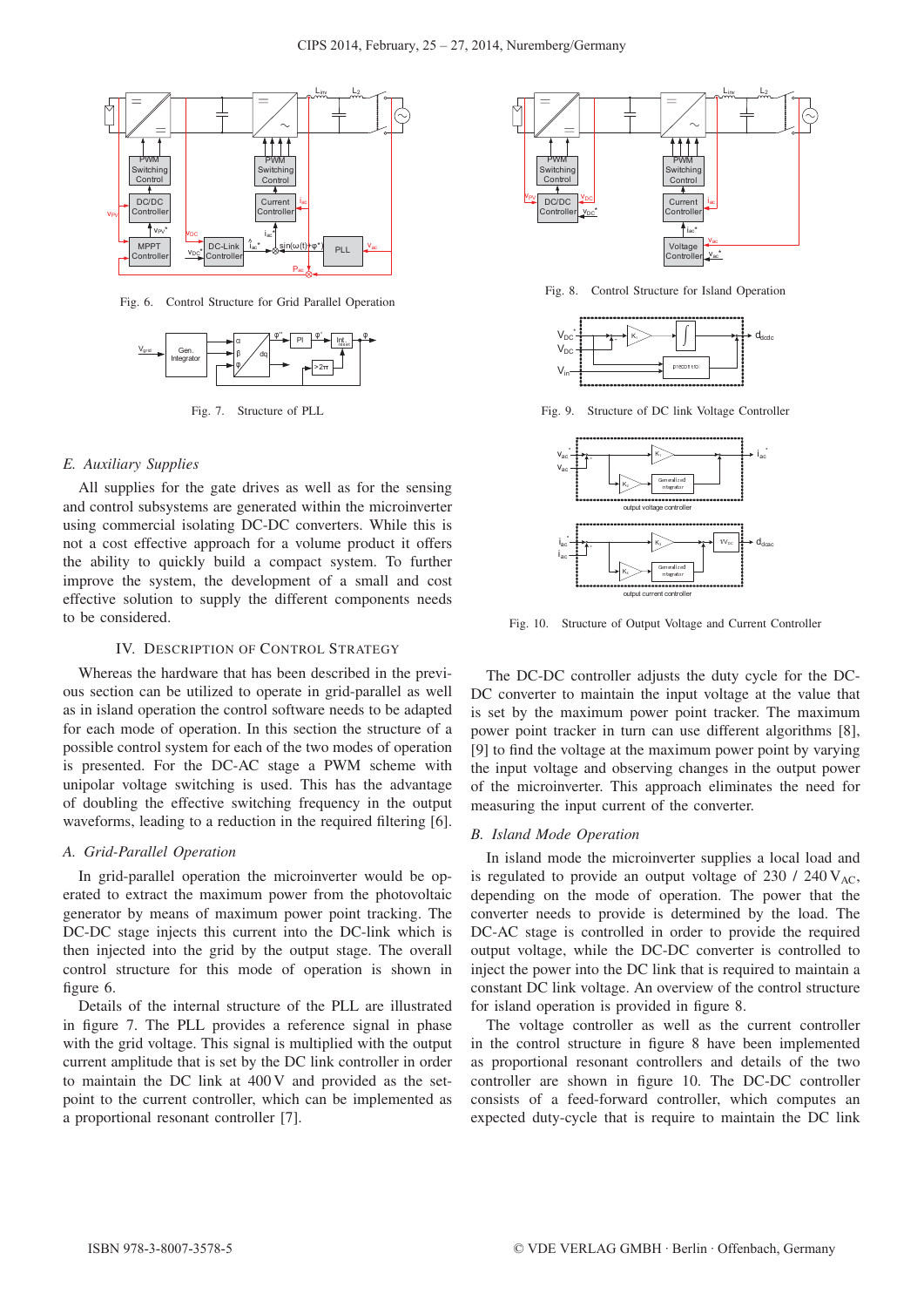

Fig. 11. Close up Photograph of Microinverter Prototype (Cover Removed)



Fig. 12. Laboratory Setup of Microinverter, DC Source, Resistive Load and Measurement Equipment



Fig. 13. Supplying a 500 W Resistive Load (60 Hz, 240 V<sub>rms</sub>,  $f_{sw, DCDC}$  =  $30 \text{ kHz}$ ,  $f_{sw,DCAC} = 8 \text{ kHz}$ ) - Measured Using Tektronix DPO2014



Fig. 14. Step Change in Output Load from  $125 \text{ W}$  to  $375 \text{ W}$  (60 Hz,  $240 \text{ V}_{\text{rms}}$ ,  $f_{\text{sw,DCDC}} = 30 \text{ kHz}, f_{\text{sw,DCAC}} = 8 \text{ kHz}$ ) - Measured Using Tektronix DPO2014



Fig. 15. Overall System Efficiency in Island Operation Measured Using Yokogawa WT500 (60 Hz, 240 V<sub>rms</sub>,  $f_{sw,DCDC} = 30$  kHz,  $f_{sw,DCAC} = 8$  kHz)



Fig. 16. Efficiency of DC-AC Stage Measured Using Yokogawa WT500 (60 Hz, 240  $V_{\rm rms}$ ,  $f_{\rm sw,DCAC}$  = 8 kHz)